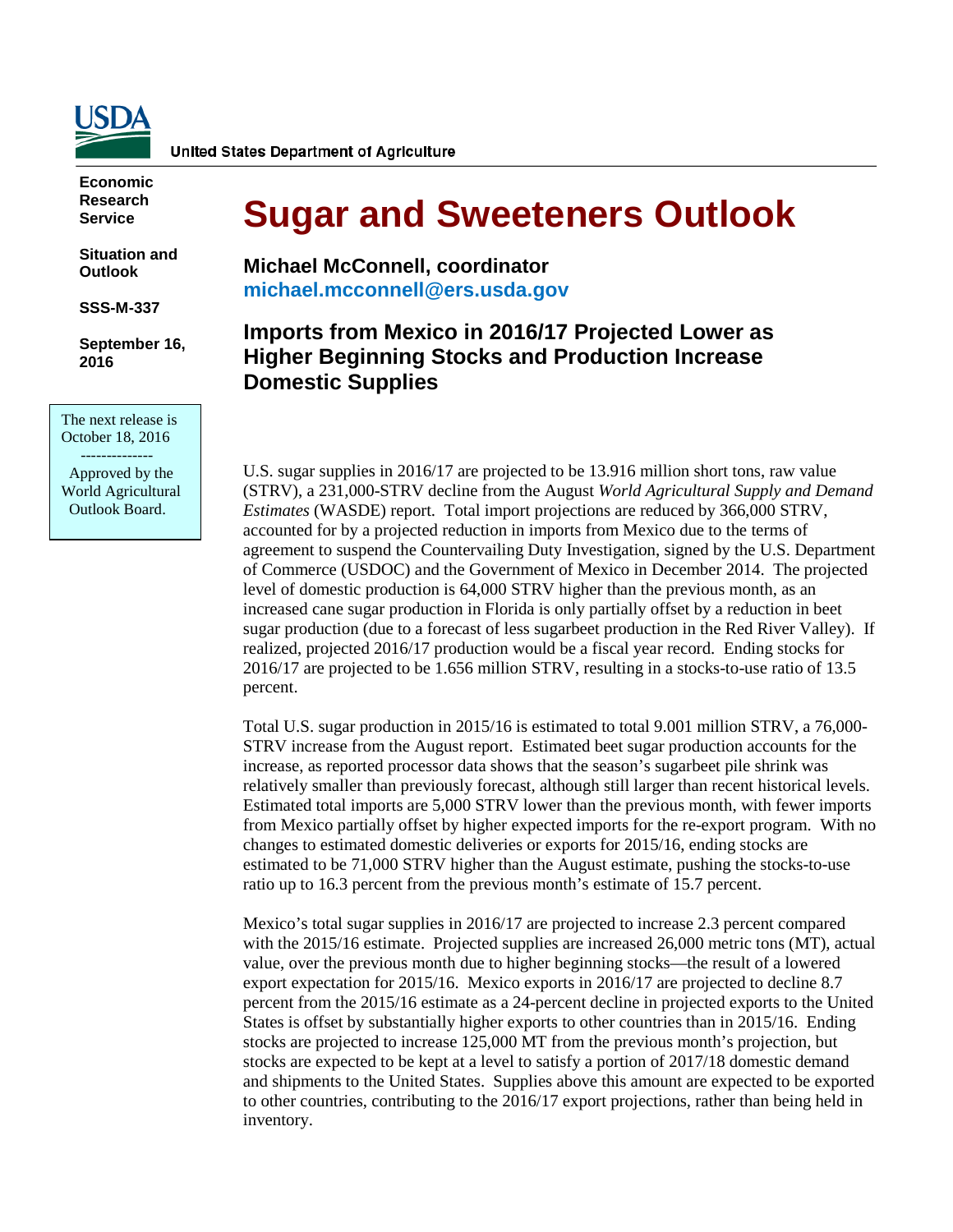#### *Increased sugarcane yields in Florida contribute to higher projected sugar supplies for 2016/17*

U.S. total sugar supplies in 2016/17 are projected to be 13.916 million short tons, raw value (STRV), a 231,000-STRV decline from the previous month's *WASDE* projection. Higher projected beginning stocks and increased domestic production from the previous month's report are offset by lower projected imports.

| Items                                                      |             | 2015/16                     | 2016/17     |             | 2015/16                      | 2016/17      |
|------------------------------------------------------------|-------------|-----------------------------|-------------|-------------|------------------------------|--------------|
|                                                            | 2014/15     | (estimate)                  | (forecast)  | 2014/15     | (estimate)                   | (forecast)   |
|                                                            |             | 1,000 Short tons, raw value |             |             | 1,000 Metric tons, raw value |              |
| Beginning stocks                                           | 1,810       | 1,815                       | 1,991       | 1,642       | 1,647                        | 1,807        |
| Total production                                           | 8,656       | 9,001                       | 9,272       | 7,853       | 8,166                        | 8,412        |
| Beet sugar                                                 | 4,893       | 5,124                       | 5,288       | 4,439       | 4,649                        | 4,797        |
| Cane sugar                                                 | 3,763       | 3,877                       | 3,984       | 3,414       | 3,517                        | 3,614        |
| Florida                                                    | 1,981       | 2,173                       | 2,133       | 1,797       | 1,971                        | 1,935        |
| Louisiana                                                  | 1,513       | 1,423                       | 1,676       | 1,372       | 1,291                        | 1,520        |
| Texas                                                      | 123         | 116                         | 135         | 112         | 105                          | 122          |
| Hawaii                                                     | 146         | 165                         | 40          | 132         | 150                          | 36           |
| <b>Total imports</b>                                       | 3,553       | 3,405                       | 2,652       | 3,223       | 3,089                        | 2,406        |
| Tariff-rate quota imports                                  | 1,536       | 1,686                       | 1,507       | 1,393       | 1,530                        | 1,367        |
| Other program imports                                      | 471         | 375                         | 125         | 427         | 340                          | 113          |
| Non-program imports                                        | 1,546       | 1,344                       | 1,020       | 1,403       | 1,219                        | 925          |
| Mexico                                                     | 1,532       | 1,329                       | 1,005       | 1,389       | 1,205                        | 912          |
| Total supply                                               | 14,019      | 14,221                      | 13,916      | 12,718      | 12,902                       | 12,624       |
| Total exports                                              | 185         | 75                          | 25          | 168         | 68                           | 23           |
| Miscellaneous                                              | $\mathbf 0$ | 0                           | 0           | 0           | 0                            | 0            |
| Deliveries for domestic use                                | 12,019      | 12,155                      | 12,235      | 10,903      | 11,027                       | 11,099       |
| Transfer to sugar-containing products                      |             |                             |             |             |                              |              |
| for exports under re-export program                        | 103         | 130                         | 120         | 93          | 118                          | 109          |
| Transfer to polyhydric alcohol, feed, other alcohol        | 28          | 25                          | 35          | 25          | 23                           | 32           |
| Commodity Credit Corporation (CCC) sale for ethanol, other | $\mathbf 0$ | $\mathbf 0$                 | $\mathbf 0$ | $\mathbf 0$ | $\mathbf 0$                  | $\mathbf 0$  |
| Deliveries for domestic food and beverage use              | 11,888      | 12,000                      | 12,080      | 10,785      | 10,886                       | 10,959       |
| <b>Total Use</b>                                           | 12,204      | 12,230                      | 12,260      | 11,071      | 11,095                       | 11,122       |
| Ending stocks                                              | 1,815       | 1,991                       | 1,656       | 1,647       | 1,807                        | 1,502        |
| Private                                                    | 1,815       | 1,991                       | 1,656       | 1,647       | 1,807                        | 1,502        |
| Commodity Credit Corporation (CCC)                         | $\mathbf 0$ | $\mathbf 0$                 | $\mathbf 0$ | 0           | $\mathbf 0$                  | $\mathbf{1}$ |
| Stocks-to-use ratio                                        | 14.87       | 16.28                       | 13.50       | 14.87       | 16.28                        | 13.50        |

Source: U.S. Dept. of Agriculture, Economic Research Service, Sugar and Sweetener Outlook.

U.S. sugar production in 2016/17 is projected to total 9.272 million short tons, raw value (STRV), a 64,000-STRV increase from the August projection. If realized, this projection would be a fiscal year production record, surpassing 1999/2000's production level of 9.050 million STRV. Beet sugar production is decreased 32,000 STRV to 5.288 million STRV due to changes in harvested area and yield forecasts from the National Agricultural Statistics Service (NASS). Minnesota and North Dakota, the two largest sugarbeet-producing States, accounted for the entirety of the reductions in forecast harvested area and sugarbeet production. Harvested area of sugarbeets in Minnesota is reduced 2,000 acres to 429,000, but yield forecasts are unchanged at 28.5 tons per acre. In North Dakota, harvested area is currently forecast at 210,000 acres, a 1,000-acre reduction from the previous month, and yields are reduced 0.5 tons per acre to 28.4 tons per acre. Yields in North Dakota are still forecast to exceed the 2015/16 crop's yield of 27.9 tons per acre.

Cane sugar production is projected to total 3.984 million STRV, a 96,000-STRV increase compared with the August projection. Florida accounts for the entirety of the increase, with projected production in the State currently at 2.133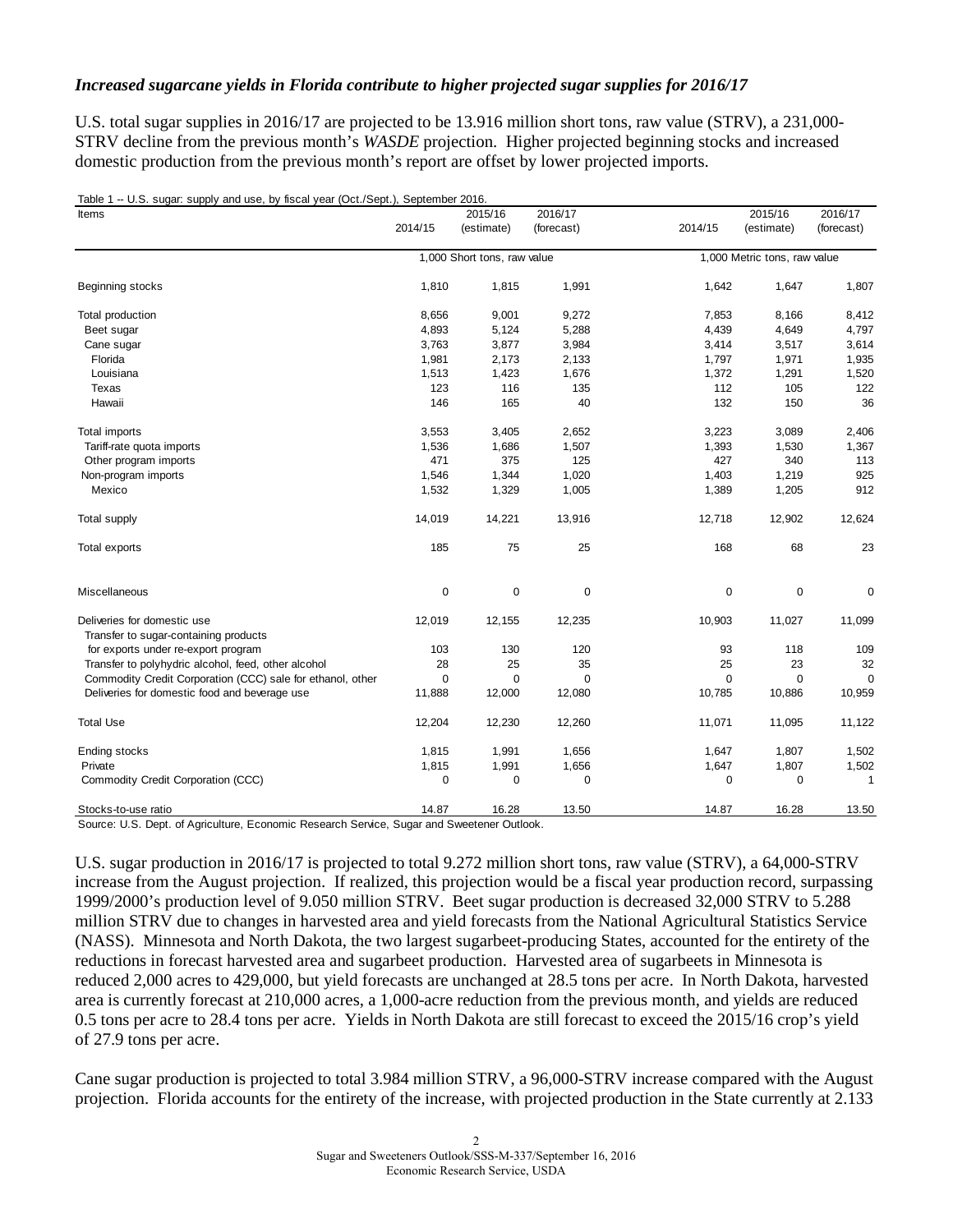million STRV. The current projection level is only 1.9 percent below the 2015/16 crop estimate, which benefited from very good growing conditions and record-high sugarcane yield and sugar per acre levels.

Louisiana production remains unchanged from the previous month, with projected production totaling 1.676 million STRV. Although some sugarcane-growing regions in the State experienced extremely high rainfall and severe flooding during August, NASS sugarcane yield forecasts remained unchanged from the previous month. Crop condition reports reflect a detrimental impact on the crop subsequent to the flooding, although the amount of crop that is rated "poor" or "very poor" is still comparable to the previous year. Similarly, after an initial decline in crop rated "excellent" and "good," the most recent reports show a subtle improvement in the overall conditions of the State's crop. While the sugarcane harvest in Louisiana typically begins in mid- to late September, it continues through December and often into January, meaning there is additional time for the crop to recover and develop before it is harvested. The State's processors' forecasts submitted to the Farm Service Agency also indicate that harvested area and sugar production will not be substantially impacted as a result of the severe weather conditions.



Source: U.S. Dept. of Agriculture, Office of the Chief Economist.

Figure 1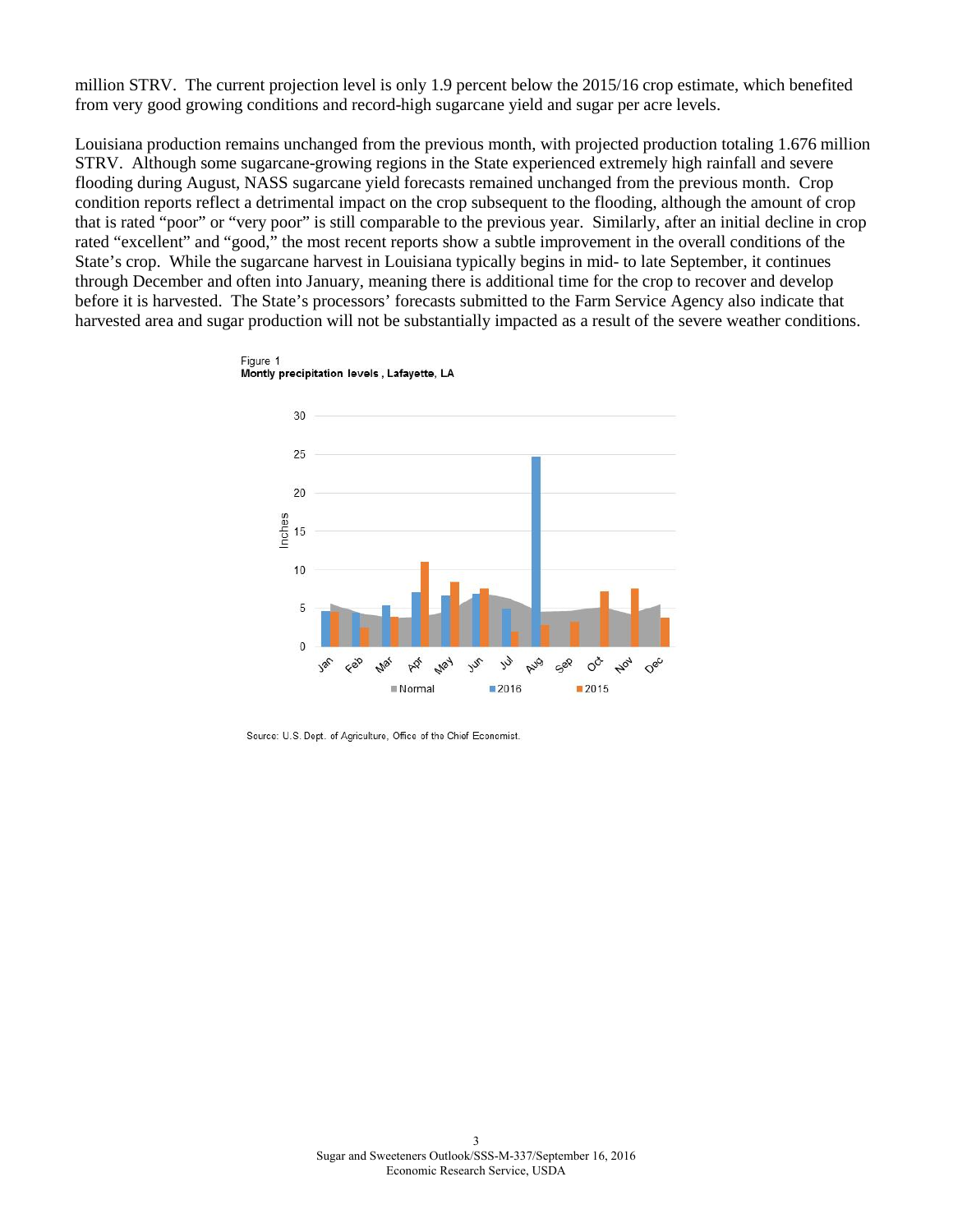

Projected cane sugar production in Texas and Hawaii in 2016/17 remains unchanged from the previous month at 135,000 STRV and 40,000 STRV, respectively.

Sugar production in 2015/16 is estimated to total 9.001 million STRV, a 76,000-STRV increase from the August estimate. Beet sugar accounts for the entirety of the change, currently estimated at 5.124 million STRV. The latest release of the Farm Service Agency's *Sweetener Market Data* (SMD) provides information for the full August-July 2015/16 sugarbeet crop year, indicating that sugarbeet pile shrink for the crop year was less than previously forecast. Warm weather conditions in the late fall and early winter of 2015/16, when sugarbeets were being harvested and piles formed for storage of the winter slicing campaign, resulted in an increased probability of sugarbeets spoiling and being removed from sugar production. Previous WASDE projections assumed shrink rates between 8.0 and 8.2 percent, implementing processors' forecasts. Crop-year data indicates that the shrink rate was actually 6.5 percent, which is higher than historical averages (5.8 percent from 2009/10 to 2014/15) but not as severe as previous forecasts.

#### Table 2: Beet sugar production projection calculation, 2015/16

|                                                            | 2009/10 | 2010/11 | 2011/12 | 2012/13 | 2013/14 | 2014/15 | 2015/16 | 2015/16   |
|------------------------------------------------------------|---------|---------|---------|---------|---------|---------|---------|-----------|
|                                                            |         |         |         |         |         |         | August  | September |
| Sugarbeet production $(1,000$ short tons) $1/$             | 29.783  | 32,034  | 28,896  | 35.224  | 32.789  | 31.285  | 35,359  | 35,359    |
| Sugarbeet shrink 2/                                        | 5.7%    | 5.9%    | 5.9%    | 4.8%    | 6.8%    | 5.4%    | 8.2%    | 6.5%      |
| Sugarbeets sliced (1,000 short tons)                       | 28.097  | 30,137  | 27.184  | 33,532  | 30.545  | 29,595  | 32,460  | 33,066    |
| Sugar extraction rate from slice                           | 14.3%   | 15.4%   | 15.0%   | 15.3%   | 14.3%   | 14.6%   | 14.6%   | 14.6%     |
| Sugar from beets slice (1,000 STRV)                        | 4.023   | 4,631   | 4,086   | 5,142   | 4.325   | 4,325   | 4,748   | 4,818     |
| Sugar from molassees (1,000 STRV) 2/                       | 325     | 357     | 401     | 327     | 324     | 341     | 375     | 380       |
| Crop year sugar production (1,000 STRV) 3/                 | 4.348   | 4.987   | 4,487   | 5,469   | 4.648   | 4,667   | 5,123   | 5,199     |
| August-September sugar production (1,000 STRV)             | 396     | 623     | 294     | 708     | 315     | 461     | 688     | 688       |
| August-September sugar production forecast (1,000 STRV) 4/ | --      |         |         |         |         | --      | 614     | 614       |
| Fiscal year sugar production (1,000 STRV)                  | 4,575   | 4.659   | 4.900   | 5.076   | 4.794   | 4.893   | 5,048   | 5,124     |

*Source: U.S. Department of Agriculture, Economic Research Service; World Agricultural Outlook Board.* Notes: 1/ NASS, USDA. 2/Projections based on processor forecasts published by FSA. 3/ August-July basis. 4/ Based on 2016/17 production.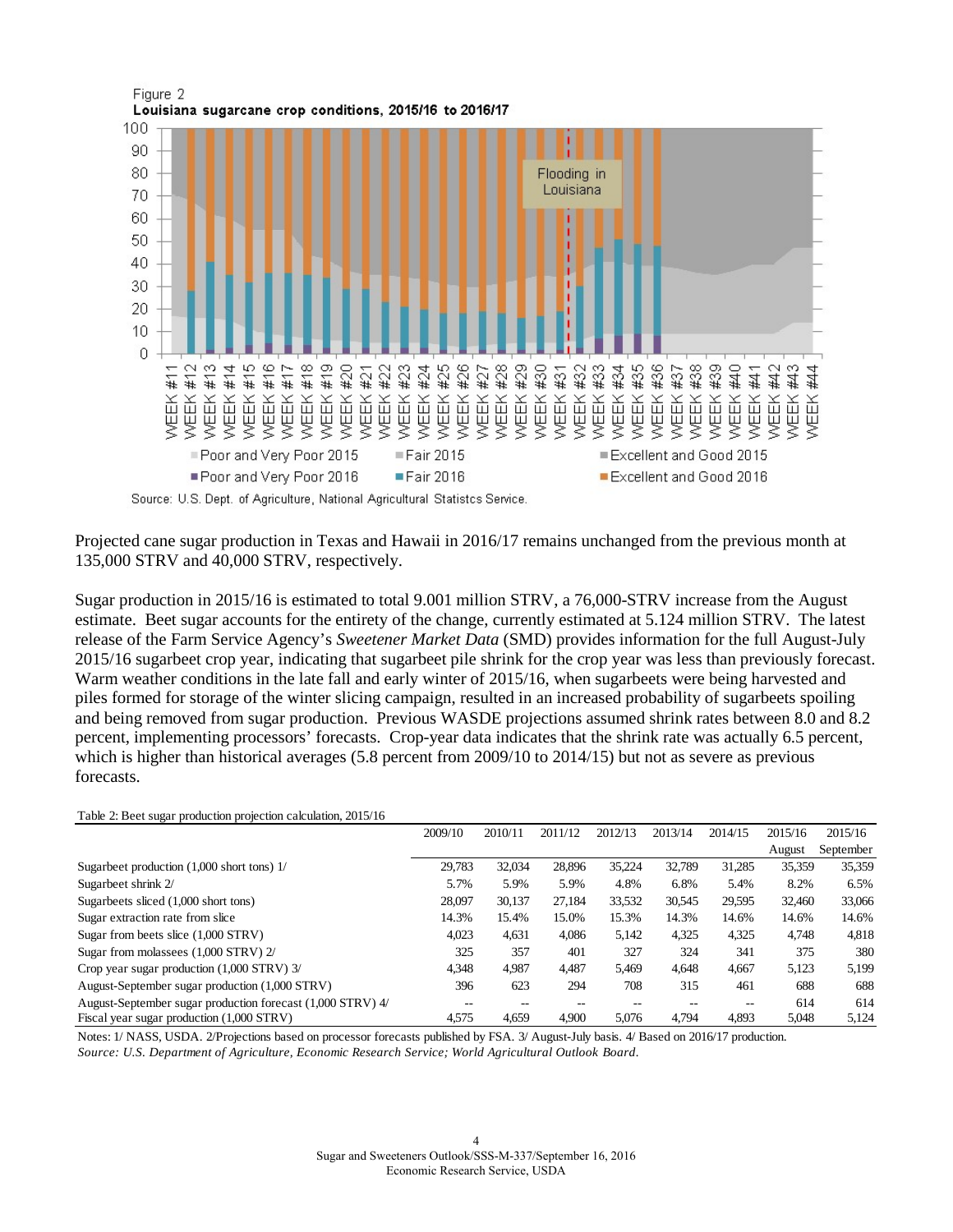#### *Projected imports from Mexico reduced for 2016/17 based on terms of Suspension Agreement*

Total U.S. sugar imports in 2016/17 are projected to be 2.652 million STRV, a 366,000-STRV decline from the previous month. Imports under quota programs remain unchanged from the August report, totaling 1.507 million STRV. Expected shortfall for the WTO raw sugar TRQ is also unchanged from the previous month at 90,000 STRV. Imports from Mexico in 2016/17 are reduced 366,000 STRV from the previous month, currently projected at 1.005 million STRV. The projection reflects the calculation of U.S. Needs from the latest WASDE report, based on the terms of the suspension agreement for the countervailing duty investigation against sugar from Mexico signed in December 2014. The August projection reflected the U.S. Needs calculation from the July WASDE projections. Subsequent to the July report's release, the forecast increase in U.S. domestic sugar production, as well as relatively larger beginning stocks due primarily to higher 2015/16 domestic production, has decreased U.S. Needs, which governs the market access for Mexican sugar exporters to the United States. The projection would represent a 32 percent decrease from the 2015/16 estimate.

U.S. sugar imports in 2015/16 are estimated at 3.405 million STRV, a 5,000-STRV decline from the August estimate. Imports under quota remain unchanged from the previous month at 1.686 million STRV. Imports for reexport are increased 25,000 STRV to 375,000 STRV, based on pace-to-date data in the SMD through July.

Imports from Mexico in 2015/16 are estimated at 1.329 million STRV, a 30,000-STRV decrease from previous estimates. Previously, imports from Mexico were estimated based on the full amount of the 2015/16 Export Limit, announced by the U.S. Department of Commerce (USDOC) in March 2016, as well as the full amount of the 60,000- STRV addition to the Export Limit announced by the USDOC at the request of USDA in May 2016. There has been some uncertainty in the market as to whether the additional Export Limit amount would be filled, due to the requirement that product must have a polarity of less than or equal to 99.2. Although the Export Limit Period will conclude on September 30, industry reports of shipments that qualify for the specifications set for the additional Export Limit indicate that as much as 30,000 STRV of the limit could be filled before the end of the period. Like all shipments currently sent from Mexico to the United States, an Export License would be required for entry into the country. Otherwise, it will likely be redirected to an alternative international market.

#### *Projected deliveries in 2015/16 and 2016/17 unchanged from August WASDE report*

Total use in 2016/17 is projected to be 12.260 million STRV, unchanged from the previous month. Domestic sugar deliveries for food and beverage use are projected to be 12.080 million STRV, also unchanged but representing a 0.7-percent increase over the current 2015/16 estimate. Exports are projected to be 25,000 STRV, unchanged from the previous month.

Total sugar use in 2015/16 is estimated to be 12.155 million STRV, unchanged from the previous month. Food and beverage deliveries are estimated to be 12.000 million, also unchanged. For the fiscal year through July, year-todate domestic sugar deliveries are 0.2-percent behind the 2014/15 year. Beet sugar deliveries are 4.4-percent lower than the previous year over the same time period, although the pace has improved over the last few months, narrowing the deficit seen earlier in the year. Cane sugar deliveries through July are 2.9 percent higher than the previous year. Imports from nonreporters, which have accounted for 7.6 percent of total sugar deliveries thus far in 2015/16, have been 1.3 percent larger than the same period in 2014/15. While the current pace of total deliveries still lags behind the previous year, beet sugar deliveries have improved in the latter portion of the year compared with the first half. The current projection is certainly achievable, particularly if the most recent beet sugar trend continues for the final 2 months of 2015/16.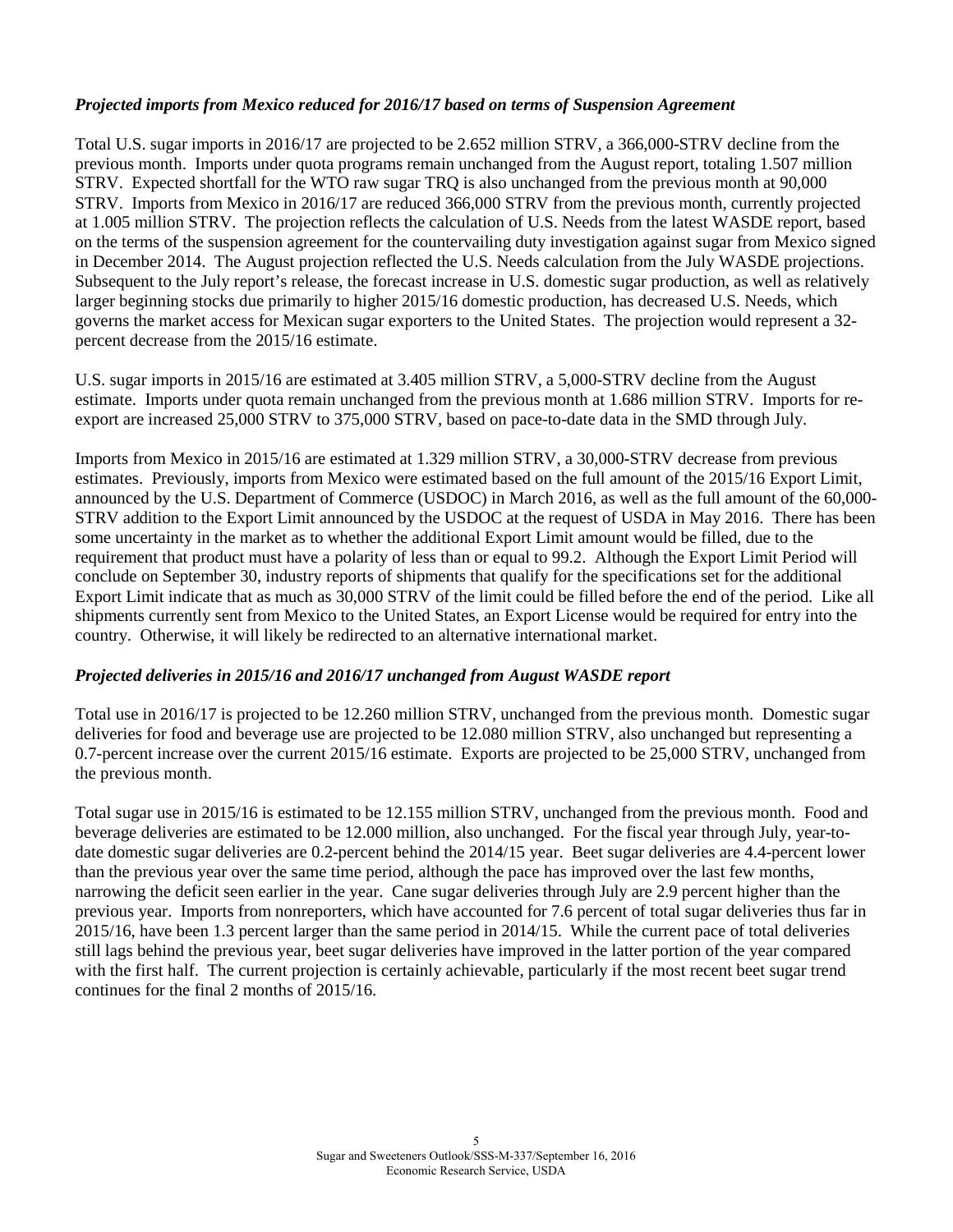Figure 3 Beet sugar deliveries for human consumption, monthly, fiscal year



Source: U.S. Dept. of Agriculture, Economic Research Service.



Ending stocks for 2016/17 are projected to total 1.656 million STRV, a 231,000-STRV decline from the previous month. The change reflects lower projected imports from Mexico, but is partially offset by higher projected beginning stocks and domestic production. The stocks-to-use ratio for 2016/17 is projected at 13.5 percent.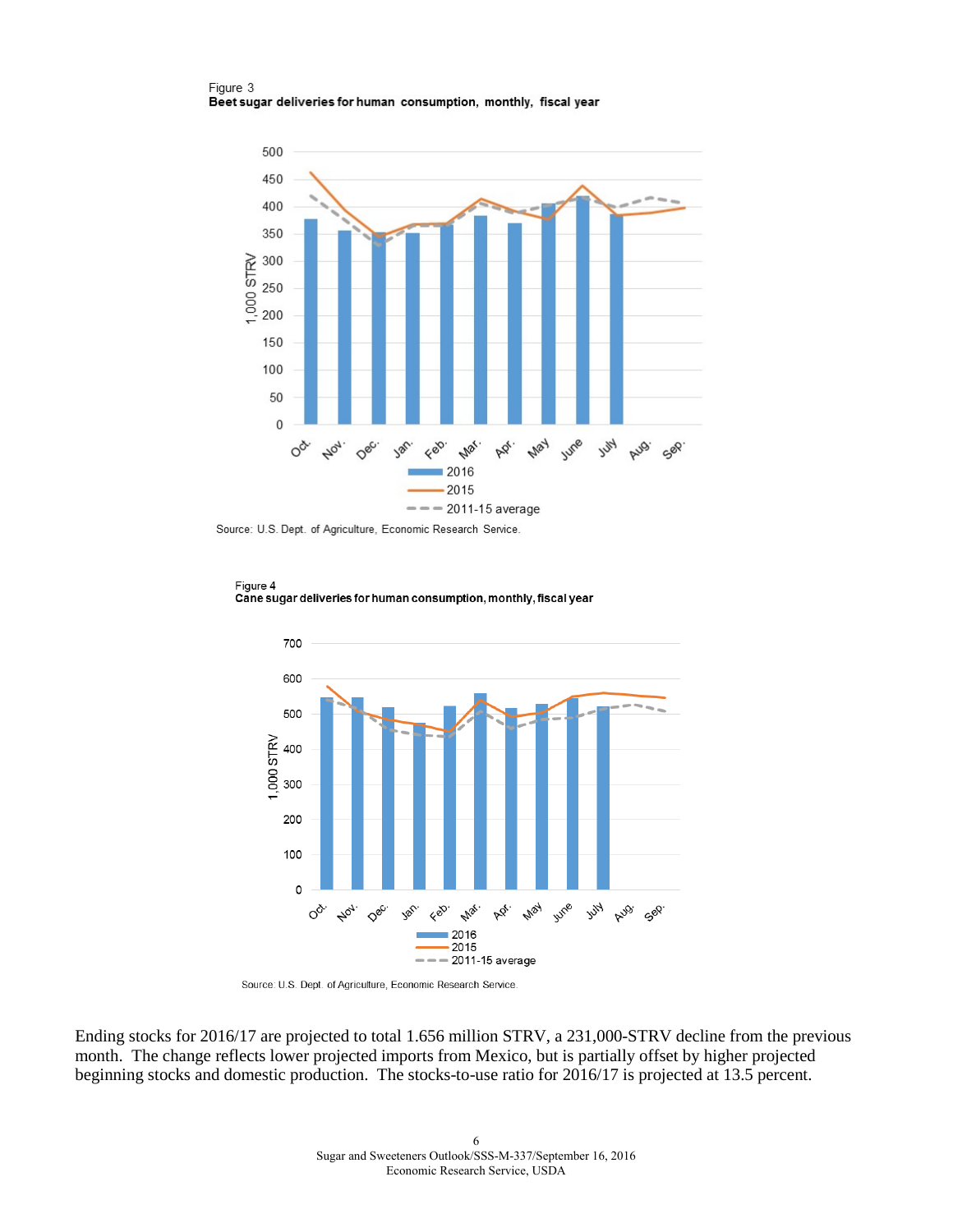Ending stocks for 2015/16 are estimated to be 1.991 million STRV, a 71,000-STRV increase, mainly due to the expectation of increased beet sugar production. The stocks-to-use ratio is estimated to be 16.3 percent, compared with the previous month's estimate of 15.7 percent.

#### *Reduced export estimates to the United States raise estimated Mexico ending stocks for 2015/16*

Total sugar supplies in Mexico for 2015/16 are estimated to be 6.998 million metric tons, actual value (MT), unchanged from the August *WASDE* estimates. Domestic production remains estimated at 6.117 million MT, based on the latest data reported by Mexico's *Comité Nacional para el Desarrollo Sustentable de la Cano de Azúcar* (Conadesuca), which reported the conclusion of the mill's harvest campaign in early July. Sugar imports in Mexico are estimated to total 70,000 MT, of which 57,000 MT are expected to be imported for the IMMEX program. The remaining 13,000 MT are estimated for domestic human consumption.

Estimated domestic deliveries for 2015/16 are unchanged from the previous month, totaling 4.761 million MT. Deliveries for food and beverage consumption are estimated to be 4.431 million MT, also unchanged. Deliveries to the IMMEX program are estimated to be 330,000 MT.

Exports are estimated at 1.187 million MT, a 26,000-MT decline from the previous month's estimate. Exports to the United States are estimated to total 1.137 million MT, accounting for the entirety of the 26,000-MT decline. The decrease is due to a reduction in the amount of sugar shipped under the additional Export Limit, as described in the U.S. imports section above. Industry reports indicate that shipments fulfilling the requirements of the additional Export Limit may be shipped to the United States before the end of September—the conclusion of the Export Limit Period—but that the full amount is not expected to be filled.

Mexico ending stocks for 2015/16 are estimated to be 1.050 million MT, a 26,000-MT increase due to the reduction in estimated exports. This would result in a 23.7-percent stocks-to-consumption ratio, a 0.6-percent increase from the previous month's estimate.

#### *Fewer projected exports to the United States in 2016/17 lead to higher projected exports to other countries*

Total Mexico sugar supplies in 2016/17 are currently projected to be 7.160 million MT, a 26,000-MT increase from the previous month due to higher beginning stocks. That would represent a 2.3-percent increase from current 2015/16 total supply estimates.

Production in Mexico in 2016/17 is unchanged from the August projection at 6.100 million MT. No official estimates have been provided by Conadesuca as of September 12; however, the first official estimates are traditionally released in the fall.

Imports for 2016/17 are projected to be 10,000 MT, also unchanged from the previous month's projection, but a decrease of 85.7 percent compared to 2015/16. All projected imports are expected to be for human consumption, with no imports for the IMMEX program anticipated. This is due to the February 2016 changes made to the IMMEX program, implemented in February 2016, which disqualified sugar that benefited from the U.S. reexport program from qualifying for the duty-free benefits of the program.

Domestic deliveries in 2016/17 are projected to be 4.828 million MT, a 1.4-percent increase from the 2015/16 estimate. Deliveries for domestic consumption are projected to increase 1.5 percent compared with 2015/16, totaling 4.498 million MT. The growth is based upon population growth in Mexico, taking into account highfructose corn syrup (HFCS) consumption at levels equal to 2015/16 estimates of 1.450 million MT. Sugar consumption, therefore, is projected to increase due to a larger consumer base and a relatively larger proportion of total domestic sweetener consumption.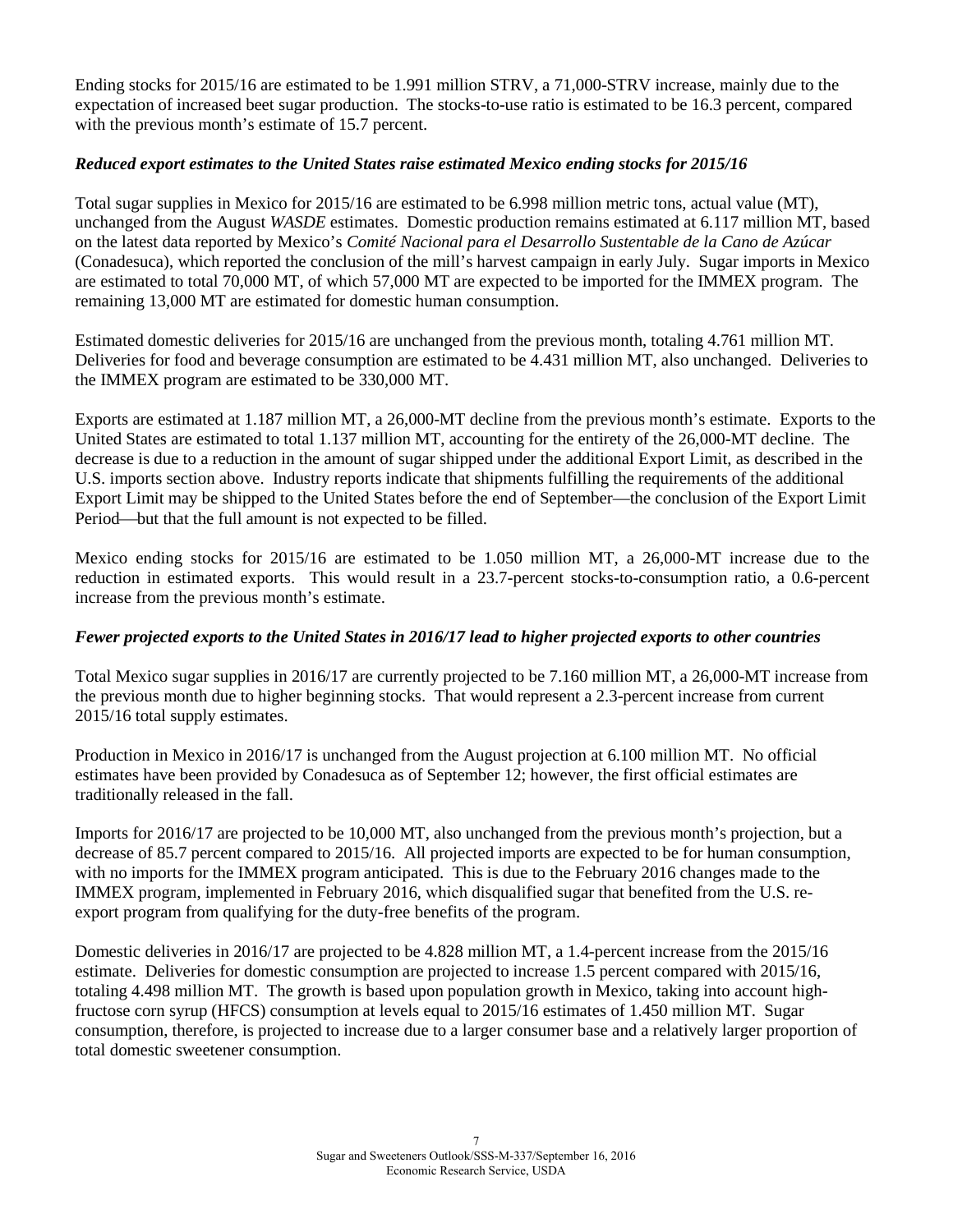| Items                                                    | 2014/15                          | 2015/16 (estimate) | 2016/17 (forecast) |  |  |  |
|----------------------------------------------------------|----------------------------------|--------------------|--------------------|--|--|--|
|                                                          | 1,000 metric tons, actual weight |                    |                    |  |  |  |
| Beginning stocks                                         | 831                              | 811                | 1,050              |  |  |  |
| Production                                               | 5,985                            | 6,117              | 6,100              |  |  |  |
| Imports                                                  | 128                              | 70                 | 10                 |  |  |  |
| Imports for consumption                                  | 8                                | 13                 | 10                 |  |  |  |
| Imports for sugar-containing product exports (IMMEX) 1/  | 121                              | 57                 | $\mathbf 0$        |  |  |  |
| Total supply                                             | 6,944                            | 6,998              | 7,160              |  |  |  |
| Disappearance                                            |                                  |                    |                    |  |  |  |
| Human consumption                                        | 4,408                            | 4,431              | 4,498              |  |  |  |
| For sugar-containing product exports (IMMEX)             | 337                              | 330                | 330                |  |  |  |
| Statistical adjustment                                   | $-54$                            |                    |                    |  |  |  |
| Total                                                    | 4,691                            | 4,761              | 4,828              |  |  |  |
| Exports                                                  | 1,442                            | 1,187              | 1,084              |  |  |  |
| Exports to the United States & Puerto Rico               | 1,311                            | 1,137              | 860                |  |  |  |
| Exports to other countries                               | 131                              | 50                 | 224                |  |  |  |
| Total use                                                | 6,134                            | 5,948              | 5,912              |  |  |  |
| Ending stocks                                            | 811                              | 1,050              | 1,248              |  |  |  |
|                                                          | 1,000 metric tons, raw value     |                    |                    |  |  |  |
| Beginning stocks                                         | 881                              | 859                | 1,113              |  |  |  |
| Production                                               | 6,344                            | 6,484              | 6,466              |  |  |  |
| Imports                                                  | 136                              | 74                 | 11                 |  |  |  |
| Imports for consumption                                  | 8                                | 14                 | 11                 |  |  |  |
| Imports for sugar-containing product exports (IMMEX)     | 128                              | 60                 | $\mathbf 0$        |  |  |  |
| <b>Total supply</b>                                      | 7,361                            | 7,418              | 7,589              |  |  |  |
| Disappearance                                            |                                  |                    |                    |  |  |  |
| Human consumption                                        | 4,673                            | 4,697              | 4,768              |  |  |  |
| For sugar-containing product exports (IMMEX)             | 357                              | 350                | 350                |  |  |  |
| Statistical adjustment                                   | $-57$                            | 0                  | 0                  |  |  |  |
| Total                                                    | 4,973                            | 5,046              | 5,118              |  |  |  |
| Exports                                                  | 1,529                            | 1,258              | 1,149              |  |  |  |
| Exports to the United States & Puerto Rico               | 1,389                            | 1,205              | 912                |  |  |  |
| Exports to other countries                               | 139                              | 53                 | 237                |  |  |  |
| Total use                                                | 6,502                            | 6,305              | 6,267              |  |  |  |
| Ending stocks                                            | 859                              | 1,113              | 1,322              |  |  |  |
| Stocks-to-human consumption (percent)                    | 18.4                             | 23.7               | 27.7               |  |  |  |
| Stocks-to-use (percent)                                  | 13.2                             | 17.6               | 21.1               |  |  |  |
| High fructose corn syrup (HFCS) consumption (dry weight) | 1,444                            | 1,450              | 1,450              |  |  |  |

1/ IMMEX = Industria Manufacturera, Maquiladora y de Servicios de Exportación.

Source: USDA, *World Agricultural Supply and Demand Estimates* and Economic Research Service, Sugar and Sweeteners Outlook; Conadesuca.

Exports to the United States in 2016/17 are projected to be 1.084 million MT, a 99,000-MT decrease from the August projection. The updated projection is in line with the calculation for U.S. Needs and the terms of the suspension agreements signed by the USDOC and the Government of Mexico in December 2014.

Exports to other countries are projected to be 224,000 MT, a 214,000-MT increase from the August projection and a substantial increase from the 2015/16 estimates. The projection for exports to countries outside the United States is calculated in concert with the projection for ending stocks in 2016/17. Both projections assume that the Mexican industry will maintain reasonable stock levels to begin 2017/18, taking into account future domestic consumption and export needs. The Mexican market is projected to maintain 22 percent of domestic consumption levels at the end of the year. This is based on historic market performance and the amount necessary to carry the domestic market through the New Year holiday, when domestic production for the subsequent harvest gets fully underway.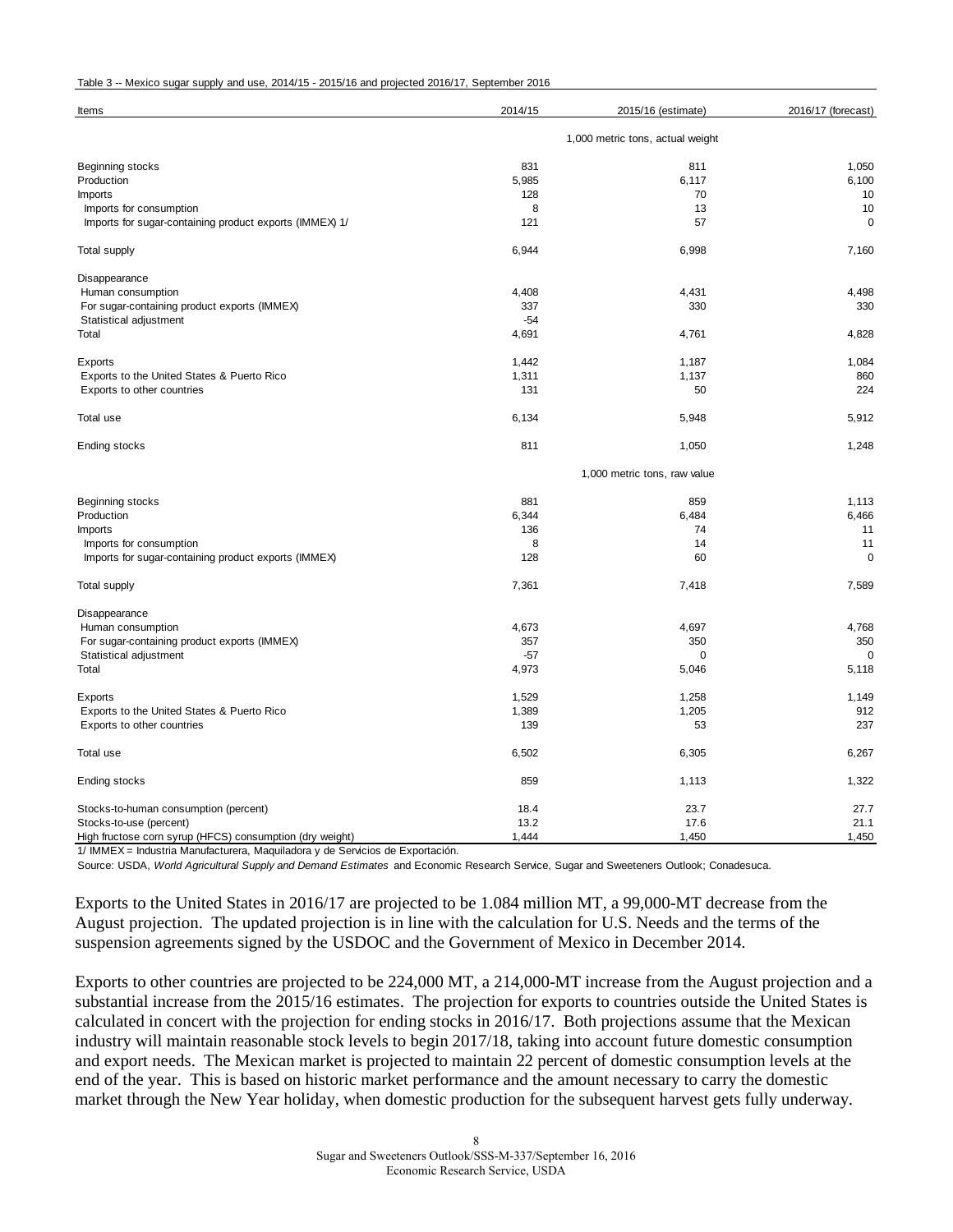Additionally, it is assumed that ending stocks will be held at a level to adequately supply the U.S. export market through the end of December, which the suspension agreements stipulate is to be no more than 30 percent of U.S. Needs. Since expectations for the 2017/18 Export Limit will not be officially established until May 2017, the projection assumes that the Export Limit for 2017/18 is comparable to 2016/17 levels.

Projected ending stocks for 2016/17 are 1.248 million MT, based on this outlined methodology, a 125,000-MT increase from August due to the reduction of exports to the United States and larger beginning stocks. Supplies above this amount are projected to be marketed to countries outside the United States, as demonstrated by the increase in exports to other countries.

A potential marketing alternative to exports would be deliveries to the IMMEX program. This would effectively serve as sugar exports through sugar-containing products rather than as a commodity product, particularly with the recent changes to regulations to the IMMEX program that would boost the demand for domestic sugar relative to imported sugar. Current projections assume that exports, rather than the IMMEX program, will absorb supplies above the reasonable stock-level calculation.

The projected Mexico stocks-to-consumption ratio for 2016/17 is 27.7 percent, an increase from the previous month's projection of 25.0 percent. This is relatively large by historical standards but is moderated by the increase in non-U.S. exports, as previously described.